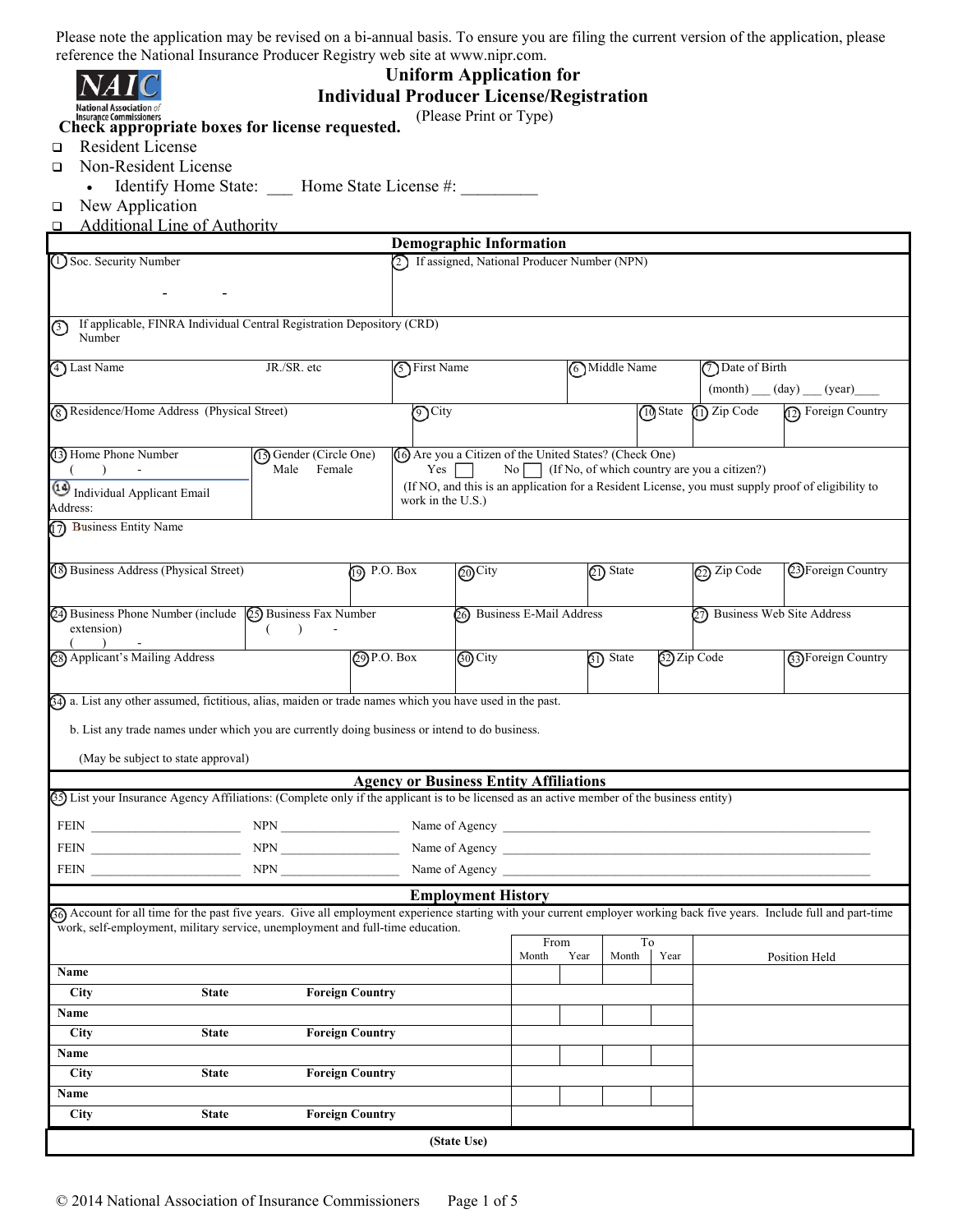

# **Uniform Application for Individual Producer License/Registration Applicant Name**: \_\_\_\_\_\_\_\_\_\_\_\_\_\_\_\_\_\_\_\_\_\_\_\_\_\_\_\_\_\_\_\_\_\_\_\_\_\_\_\_\_\_\_\_\_\_\_\_\_

| <b>Jurisdiction and Type of License Requested</b>                                                                  |                                                                             |              |                     |             |                                  |   |                                                             |              |             |                                                              |                                   |               |             |             |           |           |
|--------------------------------------------------------------------------------------------------------------------|-----------------------------------------------------------------------------|--------------|---------------------|-------------|----------------------------------|---|-------------------------------------------------------------|--------------|-------------|--------------------------------------------------------------|-----------------------------------|---------------|-------------|-------------|-----------|-----------|
| $\Omega$ Next to each jurisdiction, check the license type(s) and line(s) of authority for which you are applying. |                                                                             |              |                     |             |                                  |   |                                                             |              |             |                                                              |                                   |               |             |             |           |           |
| <b>License Types:</b>                                                                                              | P - Producer<br>$B - Broker$<br>SLP - Surplus Lines Producer<br>$A - Agent$ |              |                     |             |                                  |   |                                                             |              |             |                                                              |                                   |               |             |             |           |           |
| $V - Variable$<br><b>Lines of Authority:</b><br>Life/Variable Annuity                                              |                                                                             | $L$ – Life   |                     |             |                                  |   | $H -$ Accident &<br>Health or<br>$P$ – Property<br>Sickness |              |             | $C -$ Casualty<br>PL - Personal Lines                        |                                   |               |             |             |           |           |
| <b>Limited Lines:</b>                                                                                              | Credit-Credit                                                               |              |                     |             | $CR - Car Rental$<br>CROP - Crop |   |                                                             |              |             | $T - Travel$<br>$S -$ Surety<br>$O$ – Other: Specify<br>Type |                                   |               |             |             |           |           |
|                                                                                                                    |                                                                             |              | <b>License Type</b> |             |                                  |   | <b>Major Lines of Authority</b>                             |              |             |                                                              | <b>Limited Lines of Authority</b> |               |             |             |           |           |
| Jurisdiction                                                                                                       | $\mathbf A$                                                                 | $\, {\bf B}$ | $\, {\bf p}$        | ${\rm SLP}$ | $\mathbf V$                      | L | $\, {\rm H}$                                                | $\, {\bf p}$ | $\mathbf C$ | $\mathbf{P}\mathbf{L}$                                       | Credit                            | $\mathrm{CR}$ | <b>CROP</b> | $\mathbf T$ | ${\bf S}$ | ${\rm O}$ |
| $\mathbf{AK}$                                                                                                      |                                                                             |              |                     |             |                                  |   |                                                             |              |             |                                                              |                                   |               |             |             |           |           |
| ${\bf AL}$<br>${\bf AR}$                                                                                           |                                                                             |              |                     |             |                                  |   |                                                             |              |             |                                                              |                                   |               |             |             |           |           |
| $\overline{AZ}$                                                                                                    |                                                                             |              |                     |             |                                  |   |                                                             |              |             |                                                              |                                   |               |             |             |           |           |
| CA                                                                                                                 |                                                                             |              |                     |             |                                  |   |                                                             |              |             |                                                              |                                   |               |             |             |           |           |
| $\overline{co}$<br>CT                                                                                              |                                                                             |              |                     |             |                                  |   |                                                             |              |             |                                                              |                                   |               |             |             |           |           |
| $\overline{DC}$                                                                                                    |                                                                             |              |                     |             |                                  |   |                                                             |              |             |                                                              |                                   |               |             |             |           |           |
| DE                                                                                                                 |                                                                             |              |                     |             |                                  |   |                                                             |              |             |                                                              |                                   |               |             |             |           |           |
| $\mathbf{FL}$<br>$G_A$                                                                                             |                                                                             |              |                     |             |                                  |   |                                                             |              |             |                                                              |                                   |               |             |             |           |           |
| $\overline{GU}$                                                                                                    |                                                                             |              |                     |             |                                  |   |                                                             |              |             |                                                              |                                   |               |             |             |           |           |
| $\mathbf{H}$                                                                                                       |                                                                             |              |                     |             |                                  |   |                                                             |              |             |                                                              |                                   |               |             |             |           |           |
| IA<br>$\overline{1}$                                                                                               |                                                                             |              |                     |             |                                  |   |                                                             |              |             |                                                              |                                   |               |             |             |           |           |
| $\overline{\mathbf{L}}$                                                                                            |                                                                             |              |                     |             |                                  |   |                                                             |              |             |                                                              |                                   |               |             |             |           |           |
| $\overline{\text{IN}}$                                                                                             |                                                                             |              |                     |             |                                  |   |                                                             |              |             |                                                              |                                   |               |             |             |           |           |
| <b>KS</b><br>KY                                                                                                    |                                                                             |              |                     |             |                                  |   |                                                             |              |             |                                                              |                                   |               |             |             |           |           |
| LA                                                                                                                 |                                                                             |              |                     |             |                                  |   |                                                             |              |             |                                                              |                                   |               |             |             |           |           |
| MA                                                                                                                 |                                                                             |              |                     |             |                                  |   |                                                             |              |             |                                                              |                                   |               |             |             |           |           |
| MD<br>$\bf ME$                                                                                                     |                                                                             |              |                     |             |                                  |   |                                                             |              |             |                                                              |                                   |               |             |             |           |           |
| $\bf MI$                                                                                                           |                                                                             |              |                     |             |                                  |   |                                                             |              |             |                                                              |                                   |               |             |             |           |           |
| MN                                                                                                                 |                                                                             |              |                     |             |                                  |   |                                                             |              |             |                                                              |                                   |               |             |             |           |           |
| MO<br><b>MS</b>                                                                                                    |                                                                             |              |                     |             |                                  |   |                                                             |              |             |                                                              |                                   |               |             |             |           |           |
| <b>MT</b>                                                                                                          |                                                                             |              |                     |             |                                  |   |                                                             |              |             |                                                              |                                   |               |             |             |           |           |
| NC                                                                                                                 |                                                                             |              |                     |             |                                  |   |                                                             |              |             |                                                              |                                   |               |             |             |           |           |
| $\bf ND$<br>NE                                                                                                     |                                                                             |              |                     |             |                                  |   |                                                             |              |             |                                                              |                                   |               |             |             |           |           |
| <b>NH</b>                                                                                                          |                                                                             |              |                     |             |                                  |   |                                                             |              |             |                                                              |                                   |               |             |             |           |           |
| $\mathbf{N}\mathbf{J}$<br>$\overline{\text{NM}}$                                                                   |                                                                             |              |                     |             |                                  |   |                                                             |              |             |                                                              |                                   |               |             |             |           |           |
| $\overline{\bf N}{\bf V}$                                                                                          |                                                                             |              |                     |             |                                  |   |                                                             |              |             |                                                              |                                   |               |             |             |           |           |
| <b>NY</b>                                                                                                          |                                                                             |              |                     |             |                                  |   |                                                             |              |             |                                                              |                                   |               |             |             |           |           |
| O <sub>H</sub><br>OK                                                                                               |                                                                             |              |                     |             |                                  |   |                                                             |              |             |                                                              |                                   |               |             |             |           |           |
| OR                                                                                                                 |                                                                             |              |                     |             |                                  |   |                                                             |              |             |                                                              |                                   |               |             |             |           |           |
| $\overline{PA}$                                                                                                    |                                                                             |              |                     |             |                                  |   |                                                             |              |             |                                                              |                                   |               |             |             |           |           |
| PR<br>$\overline{\bf RI}$                                                                                          |                                                                             |              |                     |             |                                  |   |                                                             |              |             |                                                              |                                   |               |             |             |           |           |
| SC                                                                                                                 |                                                                             |              |                     |             |                                  |   |                                                             |              |             |                                                              |                                   |               |             |             |           |           |
| SD                                                                                                                 |                                                                             |              |                     |             |                                  |   |                                                             |              |             |                                                              |                                   |               |             |             |           |           |
| <b>TN</b><br>TX                                                                                                    |                                                                             |              |                     |             |                                  |   |                                                             |              |             |                                                              |                                   |               |             |             |           |           |
| UT                                                                                                                 |                                                                             |              |                     |             |                                  |   |                                                             |              |             |                                                              |                                   |               |             |             |           |           |
| VI                                                                                                                 |                                                                             |              |                     |             |                                  |   |                                                             |              |             |                                                              |                                   |               |             |             |           |           |
| VA<br><b>VT</b>                                                                                                    |                                                                             |              |                     |             |                                  |   |                                                             |              |             |                                                              |                                   |               |             |             |           |           |
| <b>WA</b>                                                                                                          |                                                                             |              |                     |             |                                  |   |                                                             |              |             |                                                              |                                   |               |             |             |           |           |
| WI                                                                                                                 |                                                                             |              |                     |             |                                  |   |                                                             |              |             |                                                              |                                   |               |             |             |           |           |
| WV                                                                                                                 |                                                                             |              |                     |             |                                  |   |                                                             |              |             |                                                              |                                   |               |             |             |           |           |
| WY                                                                                                                 |                                                                             |              |                     |             |                                  |   |                                                             |              |             |                                                              |                                   |               |             |             |           |           |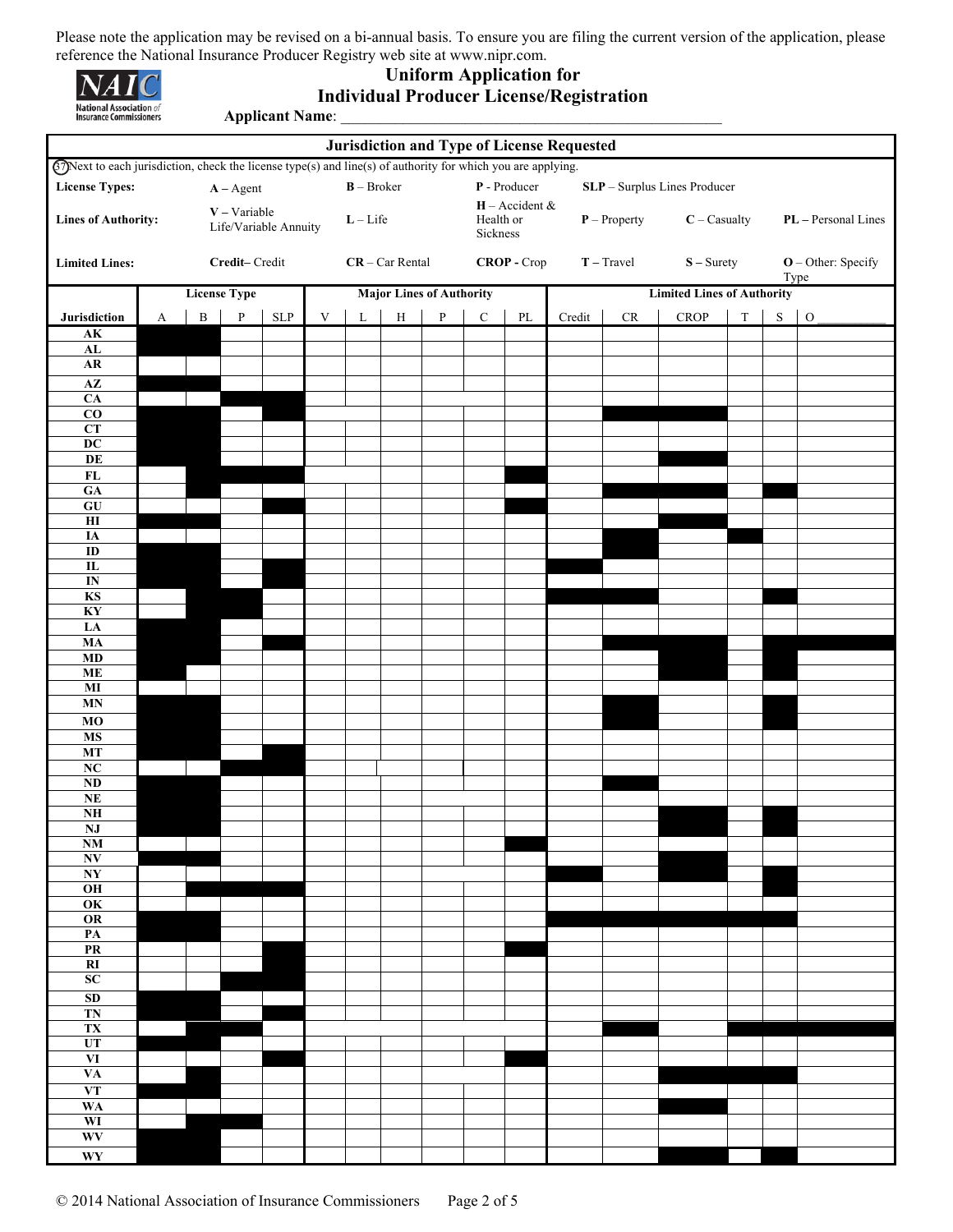

## **Uniform Application for Individual Insurance Producer License/Registration Applicant Name**: \_\_\_\_\_\_\_\_\_\_\_\_\_\_\_\_\_\_\_\_\_\_\_\_\_\_\_\_\_\_\_\_\_\_\_\_\_\_\_\_\_\_\_\_\_\_\_\_\_

| <b>Background Questions</b> |                                                                                                                                                                                                                                                                                                                                                                                                                                                                                                                                                                                                                                                                                                                                                                                                                                                                                                                               |                  |  |  |  |  |
|-----------------------------|-------------------------------------------------------------------------------------------------------------------------------------------------------------------------------------------------------------------------------------------------------------------------------------------------------------------------------------------------------------------------------------------------------------------------------------------------------------------------------------------------------------------------------------------------------------------------------------------------------------------------------------------------------------------------------------------------------------------------------------------------------------------------------------------------------------------------------------------------------------------------------------------------------------------------------|------------------|--|--|--|--|
|                             | GSThe Applicant must read the following very carefully and answer every question. All written statements submitted by the Applicant must<br>include an original signature.                                                                                                                                                                                                                                                                                                                                                                                                                                                                                                                                                                                                                                                                                                                                                    |                  |  |  |  |  |
|                             | 1 a. Have you ever been convicted of a misdemeanor, had a judgment withheld or deferred, or are you currently charged with committing a<br>misdemeanor?                                                                                                                                                                                                                                                                                                                                                                                                                                                                                                                                                                                                                                                                                                                                                                       | $Yes$ No______   |  |  |  |  |
|                             | You may exclude the following misdemeanor convictions or pending misdemeanor charges: traffic citations, driving under the influence<br>(DUI), driving while intoxicated (DWI), driving without a license, reckless driving, or driving with a suspended or revoked license.                                                                                                                                                                                                                                                                                                                                                                                                                                                                                                                                                                                                                                                  |                  |  |  |  |  |
|                             | You may also exclude juvenile adjudications (offenses where you were adjudicated delinquent in a juvenile court)                                                                                                                                                                                                                                                                                                                                                                                                                                                                                                                                                                                                                                                                                                                                                                                                              |                  |  |  |  |  |
|                             | 1b. Have you ever been convicted of a felony, had a judgment withheld or deferred, or are you currently charged with committing a felony?                                                                                                                                                                                                                                                                                                                                                                                                                                                                                                                                                                                                                                                                                                                                                                                     | Yes No           |  |  |  |  |
|                             | You may exclude juvenile adjudications (offenses where you were adjudicated delinquent in a juvenile court)                                                                                                                                                                                                                                                                                                                                                                                                                                                                                                                                                                                                                                                                                                                                                                                                                   |                  |  |  |  |  |
|                             | If you have a felony conviction involving dishonesty or breach of trust, have you applied for written consent to engage in the business of<br>insurance in your home state as required by 18 USC 1033?                                                                                                                                                                                                                                                                                                                                                                                                                                                                                                                                                                                                                                                                                                                        | $N/A$ $Yes$ $No$ |  |  |  |  |
|                             | If so, was consent granted? (Attach copy of 1033 consent approved by home state.)                                                                                                                                                                                                                                                                                                                                                                                                                                                                                                                                                                                                                                                                                                                                                                                                                                             | N/A Yes No       |  |  |  |  |
|                             | 1c. Have you ever been convicted of a military offense, had a judgment withheld or deferred, or are you currently charged with committing a<br>military offense?                                                                                                                                                                                                                                                                                                                                                                                                                                                                                                                                                                                                                                                                                                                                                              | $Yes$ No $\_\_$  |  |  |  |  |
|                             | NOTE: For Questions 1a, 1b and 1c, "Convicted" includes, but is not limited to, having been found guilty by verdict of a judge or jury,<br>having entered a plea of guilty or nolo contendere or no contest, or having been given probation, a suspended sentence, or a fine.                                                                                                                                                                                                                                                                                                                                                                                                                                                                                                                                                                                                                                                 |                  |  |  |  |  |
|                             | If you answer yes to any of these questions, you must attach to this application:<br>a) a written statement explaining the circumstances of each incident,<br>b) a copy of the charging document,<br>a copy of the official document, which demonstrates the resolution of the charges or any final judgment.<br>$\mathbf{c}$                                                                                                                                                                                                                                                                                                                                                                                                                                                                                                                                                                                                 |                  |  |  |  |  |
|                             |                                                                                                                                                                                                                                                                                                                                                                                                                                                                                                                                                                                                                                                                                                                                                                                                                                                                                                                               |                  |  |  |  |  |
|                             | 2. Have you ever been named or involved as a party in an administrative proceeding, including FINRA sanction or arbitration proceeding<br>regarding any professional or occupational license or registration?                                                                                                                                                                                                                                                                                                                                                                                                                                                                                                                                                                                                                                                                                                                 | Yes No           |  |  |  |  |
|                             | "Involved" means having a license censured, suspended, revoked, canceled, terminated; or, being assessed a fine, a cease and desist order, a<br>prohibition order, a compliance order, placed on probation, sanctioned or surrendering a license to resolve an administrative action.<br>"Involved" also means being named as a party to an administrative or arbitration proceeding, which is related to a professional or<br>occupational license, or registration. "Involved" also means having a license, or registration application denied or the act of withdrawing an<br>application to avoid a denial. INCLUDE any business so named because of your actions in your capacity as an owner, partner, officer or<br>director, or member or manager of a Limited Liability Company. You may EXCLUDE terminations due solely to noncompliance with<br>continuing education requirements or failure to pay a renewal fee. |                  |  |  |  |  |
|                             | If you answer yes, you must attach to this application:<br>a) a written statement identifying the type of license and explaining the circumstances of each incident,<br>b) a copy of the Notice of Hearing or other document that states the charges and allegations, and<br>c) a copy of the official document, which demonstrates the resolution of the charges or any final judgment.                                                                                                                                                                                                                                                                                                                                                                                                                                                                                                                                      |                  |  |  |  |  |
|                             | 3. Has any demand been made or judgment rendered against you or any business in which you are or were an owner, partner, officer or<br>director, or member or manager of a limited liability company, for overdue monies by an insurer, insured or producer, or have you ever<br>been subject to a bankruptcy proceeding? Do not include personal bankruptcies, unless they involve funds held on behalf of others.                                                                                                                                                                                                                                                                                                                                                                                                                                                                                                           | $Yes$ No______   |  |  |  |  |
|                             | If you answer yes, submit a statement summarizing the details of the indebtedness and arrangements for repayment, and/or type and<br>location of bankruptcy.                                                                                                                                                                                                                                                                                                                                                                                                                                                                                                                                                                                                                                                                                                                                                                  |                  |  |  |  |  |
|                             | 4. Have you been notified by any jurisdiction to which you are applying of any delinguent tax obligation that is not the subject<br>of a repayment agreement?                                                                                                                                                                                                                                                                                                                                                                                                                                                                                                                                                                                                                                                                                                                                                                 | $Yes$ No $\_\_$  |  |  |  |  |
|                             |                                                                                                                                                                                                                                                                                                                                                                                                                                                                                                                                                                                                                                                                                                                                                                                                                                                                                                                               |                  |  |  |  |  |
|                             | 5. Are you currently a party to, or have you ever been found liable in, any lawsuit, arbitrations or mediation proceeding involving allegations<br>of fraud, misappropriation or conversion of funds, misrepresentation or breach of fiduciary duty?                                                                                                                                                                                                                                                                                                                                                                                                                                                                                                                                                                                                                                                                          | Yes<br>No        |  |  |  |  |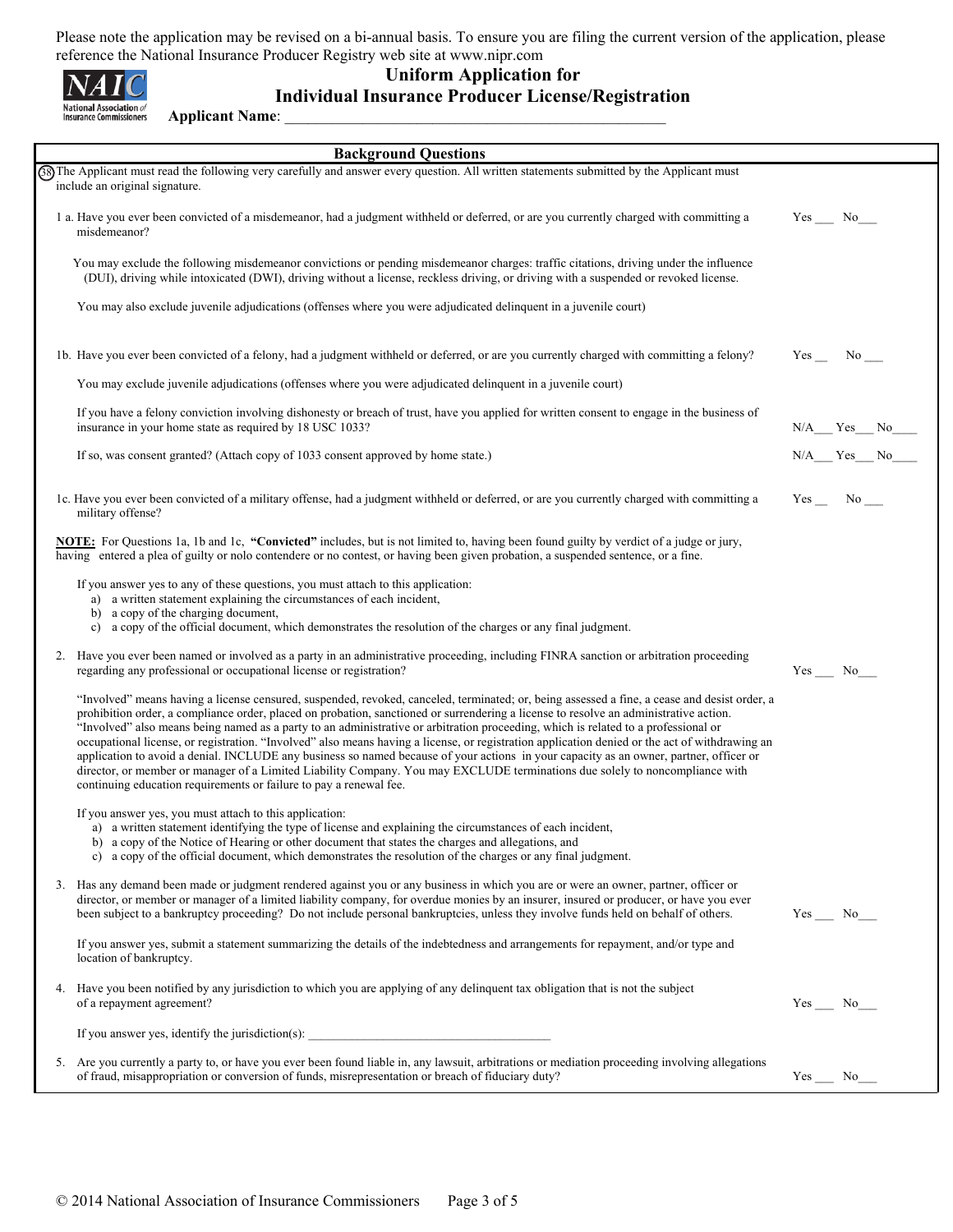| <b>Uniform Application for</b><br><b>Individual Insurance Producer License/Registration</b><br>hal Association of                                                                                                                                                                                                                                                                                                                                                                                                     |                  |
|-----------------------------------------------------------------------------------------------------------------------------------------------------------------------------------------------------------------------------------------------------------------------------------------------------------------------------------------------------------------------------------------------------------------------------------------------------------------------------------------------------------------------|------------------|
| <b>Insurance Commissioners</b><br>Applicant Name:                                                                                                                                                                                                                                                                                                                                                                                                                                                                     |                  |
| If you answer yes, you must attach to this application:<br>a written statement summarizing the details of each incident,<br>a)<br>a copy of the Petition, Complaint or other document that commenced the lawsuit or arbitration, or mediation proceedings, and<br>b)<br>a copy of the official documents, which demonstrates the resolution of the charges or any final judgment.<br>$\mathbf{c}$ )                                                                                                                   |                  |
| 6. Have you or any business in which you are or were an owner, partner, officer or director, or member or manager of a limited liability<br>company, ever had an insurance agency contract or any other business relationship with an insurance company terminated for any<br>alleged misconduct?                                                                                                                                                                                                                     | Yes No           |
| If you answer yes, you must attach to this application:<br>a) a written statement summarizing the details of each incident and explaining why you feel this incident should not prevent you<br>from receiving an insurance license, and<br>b) copies of all relevant documents.                                                                                                                                                                                                                                       |                  |
| 7. Do you have a child support obligation in arrearage?                                                                                                                                                                                                                                                                                                                                                                                                                                                               | $Yes$ No______   |
| If you answer yes,<br>a) by how many months are you in arrearage?<br>are you currently subject to and in compliance with any repayment agreement?<br>b)<br>are you the subject of a child support related subpoena/warrant?<br>$\mathbf{c}$<br>(If you answered yes, provide documentation showing proof of current payments or an approved repayment plan from the appropriate<br>state child support agency.)                                                                                                       |                  |
| 8. In response to a "yes" answer to one or more of the Background Questions for this application, are you submitting document(s) to the<br>NAIC/NIPR Attachments Warehouse?                                                                                                                                                                                                                                                                                                                                           | $N/A$ $Yes$ $No$ |
| If you answer yes                                                                                                                                                                                                                                                                                                                                                                                                                                                                                                     |                  |
| Will you be associating (linking) previously filed documents from the NAIC/NIPR Attachments Warehouse to this application?                                                                                                                                                                                                                                                                                                                                                                                            | $Yes$ No $\_\_$  |
| Note: If you have previously submitted documents to the Attachments Warehouse that are intended to be filed with this application,<br>you <b>must</b> go to the Attachments Warehouse and associate (link) the supporting document(s) to this application based upon the<br>particular background question number you have answered yes to on this application. You will receive information in a follow-up<br>page at the end of the application process, providing a link to the Attachment Warehouse instructions. |                  |